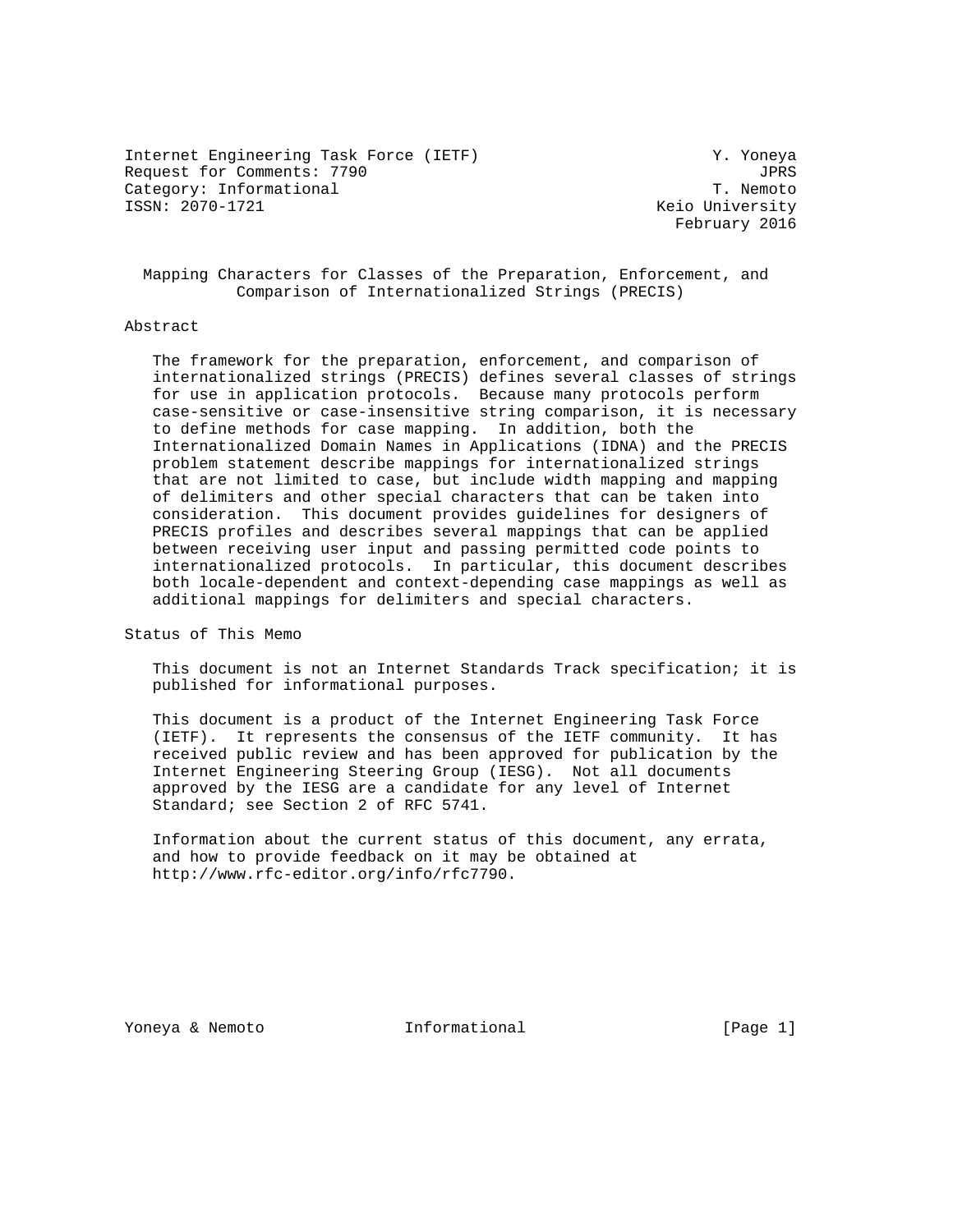### Copyright Notice

 Copyright (c) 2016 IETF Trust and the persons identified as the document authors. All rights reserved.

 This document is subject to BCP 78 and the IETF Trust's Legal Provisions Relating to IETF Documents (http://trustee.ietf.org/license-info) in effect on the date of publication of this document. Please review these documents carefully, as they describe your rights and restrictions with respect to this document. Code Components extracted from this document must include Simplified BSD License text as described in Section 4.e of the Trust Legal Provisions and are provided without warranty as described in the Simplified BSD License.

Table of Contents

| 2. Protocol-Dependent Mappings                               | 3  |
|--------------------------------------------------------------|----|
|                                                              | 3  |
|                                                              | 4  |
|                                                              | 4  |
|                                                              | 5  |
|                                                              | 5  |
| 5 <sub>1</sub>                                               | 6  |
| 5.1. Normative References                                    | 6  |
| 5.2. Informative References                                  | 6  |
| Appendix A. Mapping Type List                                | 8  |
| A.1. Mapping Type List for Each Protocol                     | 8  |
| Appendix B. Why Local Case Mapping Is an Alternative to Case |    |
| Mapping in the PRECIS Framework                              | 8  |
| Appendix C. Limitations of Local Case Mapping                | 9  |
|                                                              | 9  |
|                                                              | 10 |

### 1. Introduction

 In many cases, user input of internationalized strings is generated through the use of an input method editor ("IME") or through copy and-paste from free text. Users generally do not care about the case and/or width of input characters because they consider those characters to be functionally equivalent or visually identical. Furthermore, users rarely switch the IME state to input special characters such as protocol elements.

Yoneya & Nemoto **Informational Informational** [Page 2]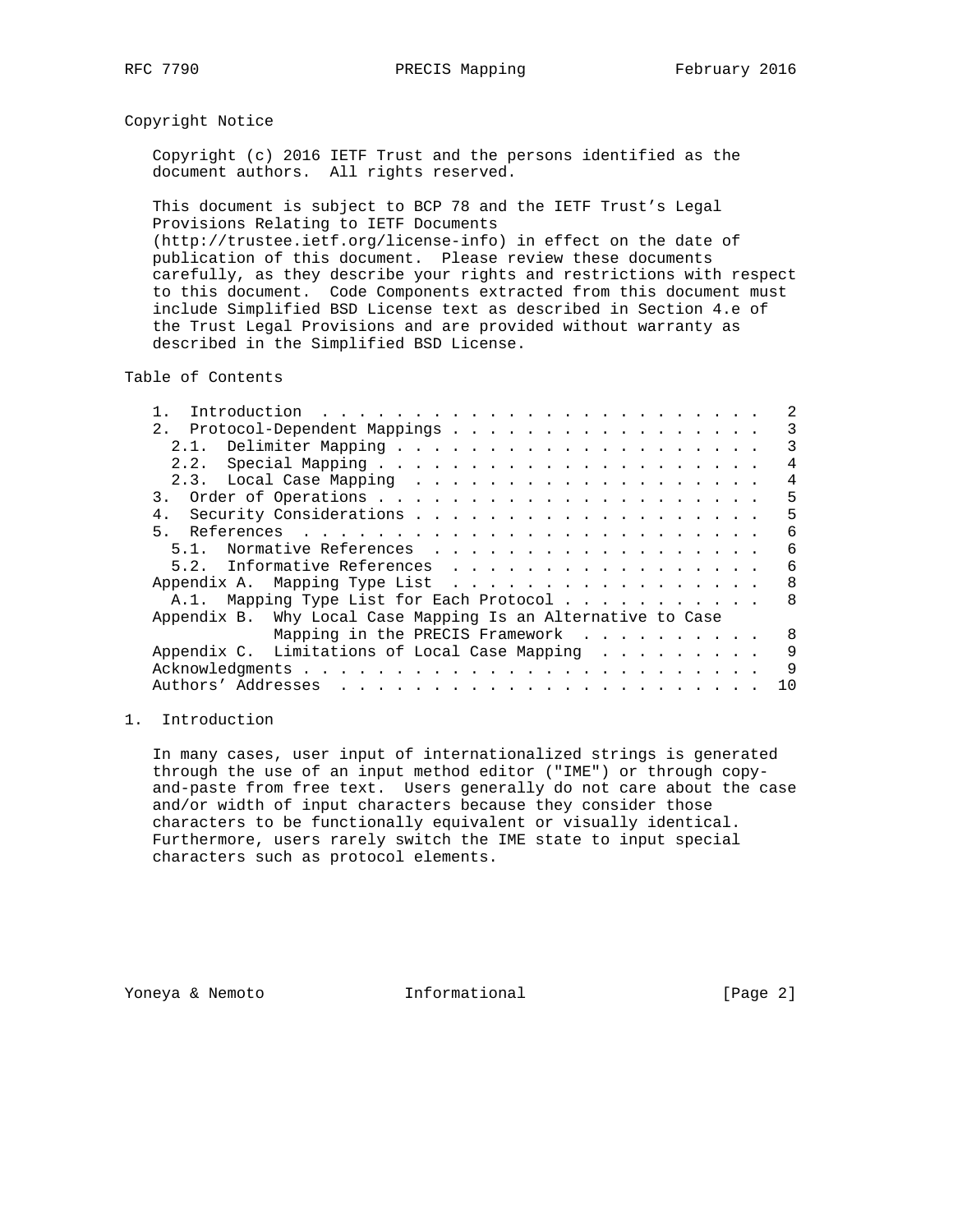For Internationalized Domain Names (IDNs), the IDNA Mapping specification [RFC5895] describes methods for handling these issues. For PRECIS strings, case mapping and width mapping are defined in the PRECIS framework specification [RFC7564]. The case and width mappings defined in the PRECIS framework do not handle other mappings such as delimiter characters, special characters, and locale dependent or context-dependent cases; these mappings are also important in order to increase the probability that the resulting strings compare as users expect.

 This document provides guidelines for authors of protocol profiles of the PRECIS framework and describes several mappings that can be applied between receiving user input and passing permitted code points to internationalized protocols. The delimiter mapping and special mapping rules described here are applied as "additional mappings" beyond those defined in the PRECIS framework, whereas the "local case mapping" rule provides locale-dependent and context dependent alternative case mappings for specific target characters.

2. Protocol-Dependent Mappings

 The PRECIS framework defines several protocol-independent mappings. The additional mappings and local case mapping defined in this document are protocol dependent, i.e., they depend on the rules for a particular application protocol.

### 2.1. Delimiter Mapping

 Some application protocols define delimiters for their own use, resulting in the fact that the delimiters are different for each protocol. The delimiter mapping table should therefore be based on a well-defined mapping table for each protocol.

 Delimiter mapping is used to map characters that are similar to protocol delimiters into the canonical delimiter characters. For example, there are width-compatible characters that correspond to the  $'@'$  in email addresses and the ':' and '/' in URIs. The '+', '-', '<' and '>' characters are other common delimiters that might require such mapping. For the FULL STOP character (U+002E), a delimiter in the visual presentation of domain names, some IMEs produce a character such as IDEOGRAPHIC FULL STOP (U+3002) when a user types FULL STOP on the keyboard. In all these cases, the visually similar characters that can come from user input need to be mapped to the correct protocol delimiter characters before the string is passed to the protocol.

Yoneya & Nemoto **Informational Informational** [Page 3]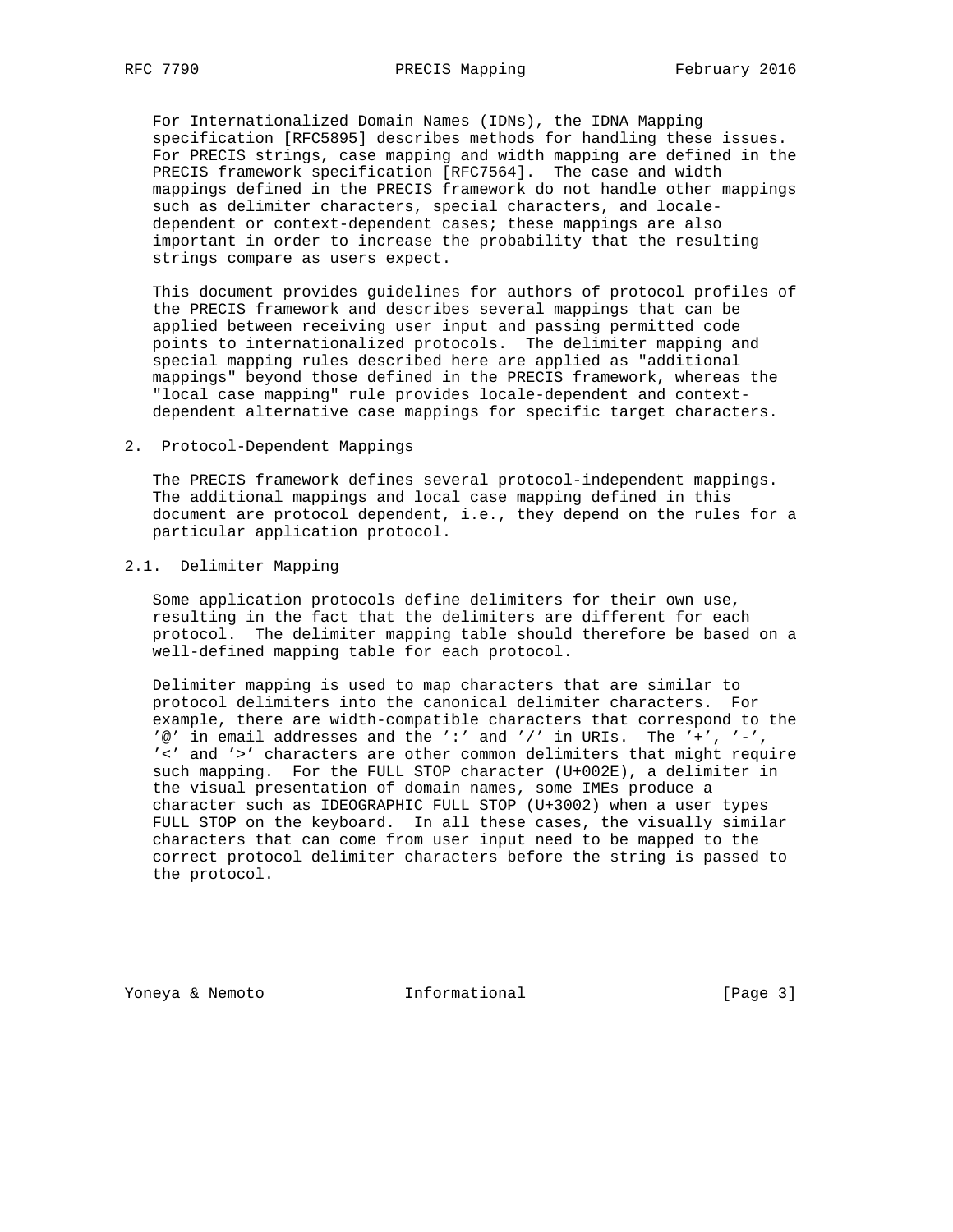#### 2.2. Special Mapping

 Aside from delimiter characters, certain protocols have characters which need to be mapped in ways that are different from the rules specified in the PRECIS framework (e.g., mapping non-ASCII space characters to ASCII space). In this document, these mappings are called "special mappings". They are different for each protocol. Therefore, the special mapping table should be based on a well defined mapping table for each protocol. Examples of special mapping are the following;

- o White spaces such as CHARACTER TABULATION (U+0009) or IDEOGRAPHIC SPACE (U+3000) are mapped to SPACE (U+0020)
- o Some characters such as control characters are mapped to nothing (Deletion)

 As examples, the Extensible Authentication Protocol (EAP) [RFC3748], IMAP4 Access Control List (ACL) [RFC4314], and LDAPprep [RFC4518] define the rule that some code points for the non-ASCII space are mapped to SPACE (U+0020).

#### 2.3. Local Case Mapping

 The purpose of local case mapping is to increase the probability of results that users expect when character case is changed (e.g., map uppercase to lowercase) between input and use in a protocol. Local case mapping selectively affects characters whose case mapping depends on locale and/or context.

 (Note: The term "locale" in this document practically means "language" or "language and region" because the locale based on that language configuration of applications on POSIX is selected by "locale" information. See also the "Note" in Section 2.1.1 of RFC 5646 [RFC5646].)

 As an example of locale- and context-dependent mapping, LATIN CAPITAL LETTER I ("I", U+0049) is normally mapped to LATIN SMALL LETTER I ("i", U+0069); however, if the language is Turkish (or one of several other languages), unless an I is before a dot\_above, the character should be mapped to LATIN SMALL LETTER DOTLESS I (U+0131).

 Case mapping using Unicode Default Case Folding in the PRECIS framework does not consider such locale or context because it is a common framework for internationalization. Local case mapping defined in this document correspond to demands from applications that support users' locale and/or context. The complete set of possible target characters for local case mapping are the characters specified

Yoneya & Nemoto **Informational** [Page 4]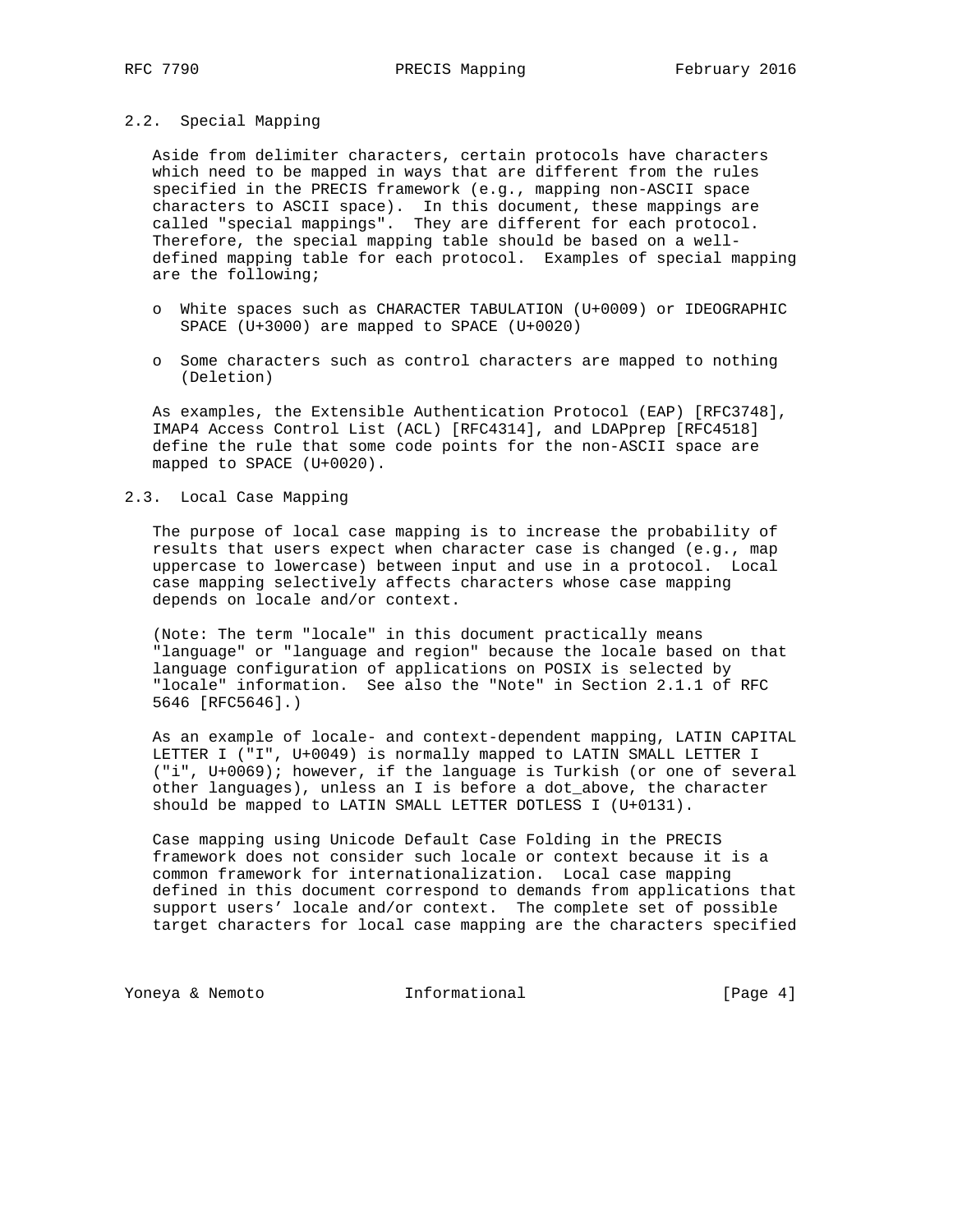in SpecialCasing.txt [Specialcasing] in Section 3.13 of the Unicode Standard [Unicode], but the specific set of target characters selected for local case mapping depends on locale and/or context, as further explained in SpecialCasing.txt.

 The case-folding method for a selected target character is to map into lowercase as defined in SpecialCasing.txt. The case-folding method for all other, non-target characters is as specified in Section 5.2.3 of the PRECIS framework. When an application supports users' locale and/or context, use of local case mapping can increase the probability that string comparisons yield the results that users expect.

 If a PRECIS profile selects Unicode Default Case Folding as the preferred method of case mapping, the profile designers may consider whether local case mapping can be applied. And, if it can be applied, it is better to add "alternatively, local case mapping might be applicable" after "Unicode Default Case Folding" so that application developers are aware of the alternative. See Appendix B for a description of why local case mapping can be an alternative.

3. Order of Operations

 Delimiter mapping and special mapping as described in this document are expected to be applied as the "Additional Mapping Rule" mentioned in Section 5.2.2 of the PRECIS framework. Although the delimiter mapping and special mapping could be applied in either order, this document recommends the following order to minimize the effect of code-point changes introduced by the mappings and to be acceptable to the widest user community:

- 1. Delimiter mapping
- 2. Special mapping
- 4. Security Considerations

 Detailed security considerations for PRECIS strings are discussed in the PRECIS framework specification [RFC7564]. This document inherits the considerations as well.

 As with Mapping Characters for IDNA2008 [RFC5895], this document suggests creating mappings that might cause confusion for some users while alleviating confusion for other users. Such confusion is not covered in any depth in this document.

Yoneya & Nemoto **Informational Informational** [Page 5]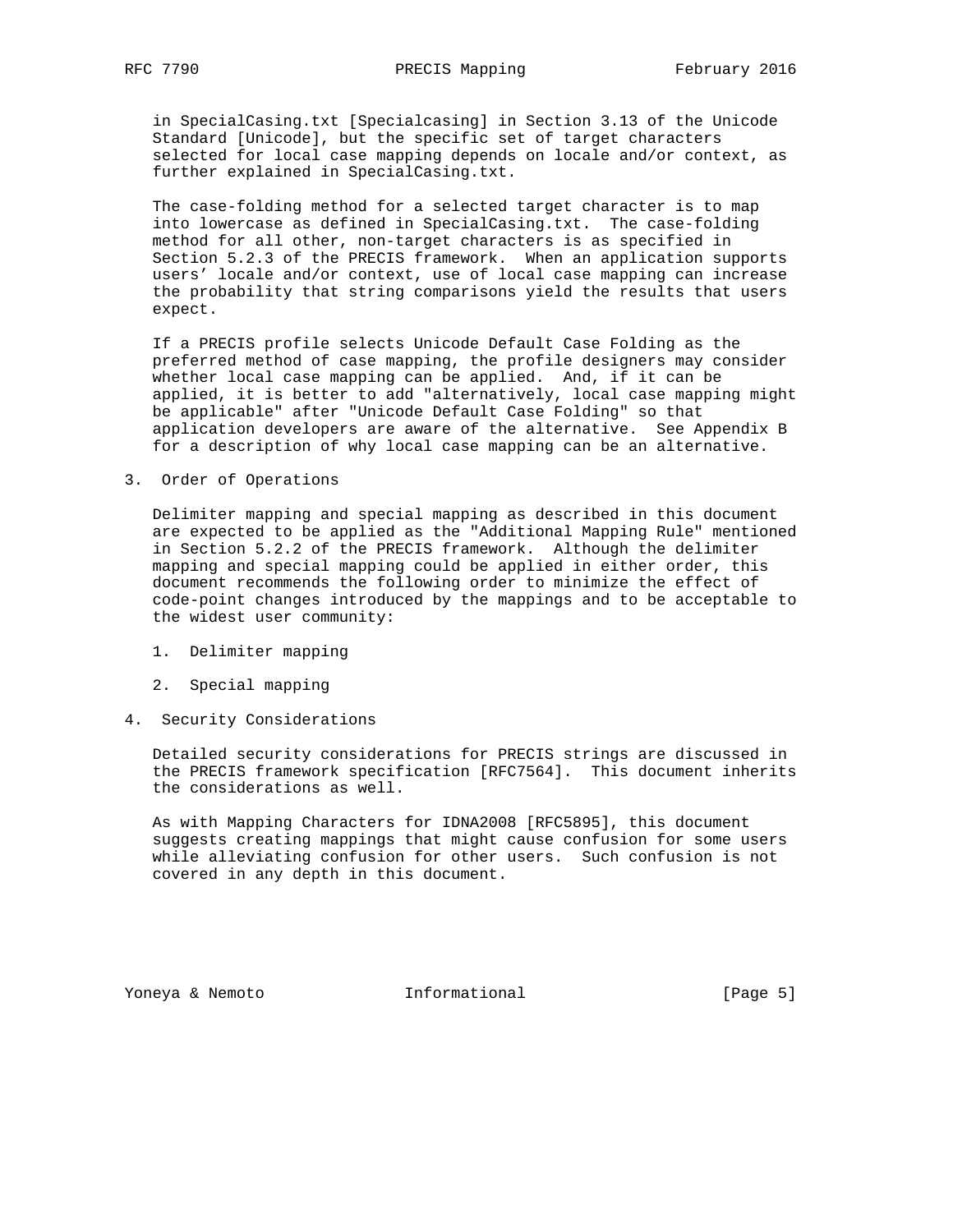# 5. References

- 5.1. Normative References
	- [RFC7564] Saint-Andre, P. and M. Blanchet, "PRECIS Framework: Preparation, Enforcement, and Comparison of Internationalized Strings in Application Protocols", RFC 7564, DOI 10.17487/RFC7564, May 2015, <http://www.rfc-editor.org/info/rfc7564>.
	- [Unicode] The Unicode Consortium, "The Unicode Standard, Version 7.0.0", (Mountain View, CA: The Unicode Consortium, 2014. ISBN 978-1-936213-09-2), <http://www.unicode.org/versions/Unicode7.0.0/>.

[Casefolding]

 The Unicode Consortium, "CaseFolding-7.0.0.txt", Unicode Character Database, July 2011, <http://www.unicode.org/Public/7.0.0/ucd/CaseFolding.txt>.

[Specialcasing]

 The Unicode Consortium, "SpecialCasing-7.0.0.txt", Unicode Character Database, July 2011, <http://www.unicode.org/Public/7.0.0/ucd/ SpecialCasing.txt>.

- 5.2. Informative References
	- [RFC3454] Hoffman, P. and M. Blanchet, "Preparation of Internationalized Strings ("stringprep")", RFC 3454, DOI 10.17487/RFC3454, December 2002, <http://www.rfc-editor.org/info/rfc3454>.
	- [RFC3490] Faltstrom, P., Hoffman, P., and A. Costello, "Internationalizing Domain Names in Applications (IDNA)", RFC 3490, DOI 10.17487/RFC3490, March 2003, <http://www.rfc-editor.org/info/rfc3490>.
	- [RFC3491] Hoffman, P. and M. Blanchet, "Nameprep: A Stringprep Profile for Internationalized Domain Names (IDN)", RFC 3491, DOI 10.17487/RFC3491, March 2003, <http://www.rfc-editor.org/info/rfc3491>.
	- [RFC3722] Bakke, M., "String Profile for Internet Small Computer Systems Interface (iSCSI) Names", RFC 3722, DOI 10.17487/RFC3722, April 2004, <http://www.rfc-editor.org/info/rfc3722>.

Yoneya & Nemoto **Informational** [Page 6]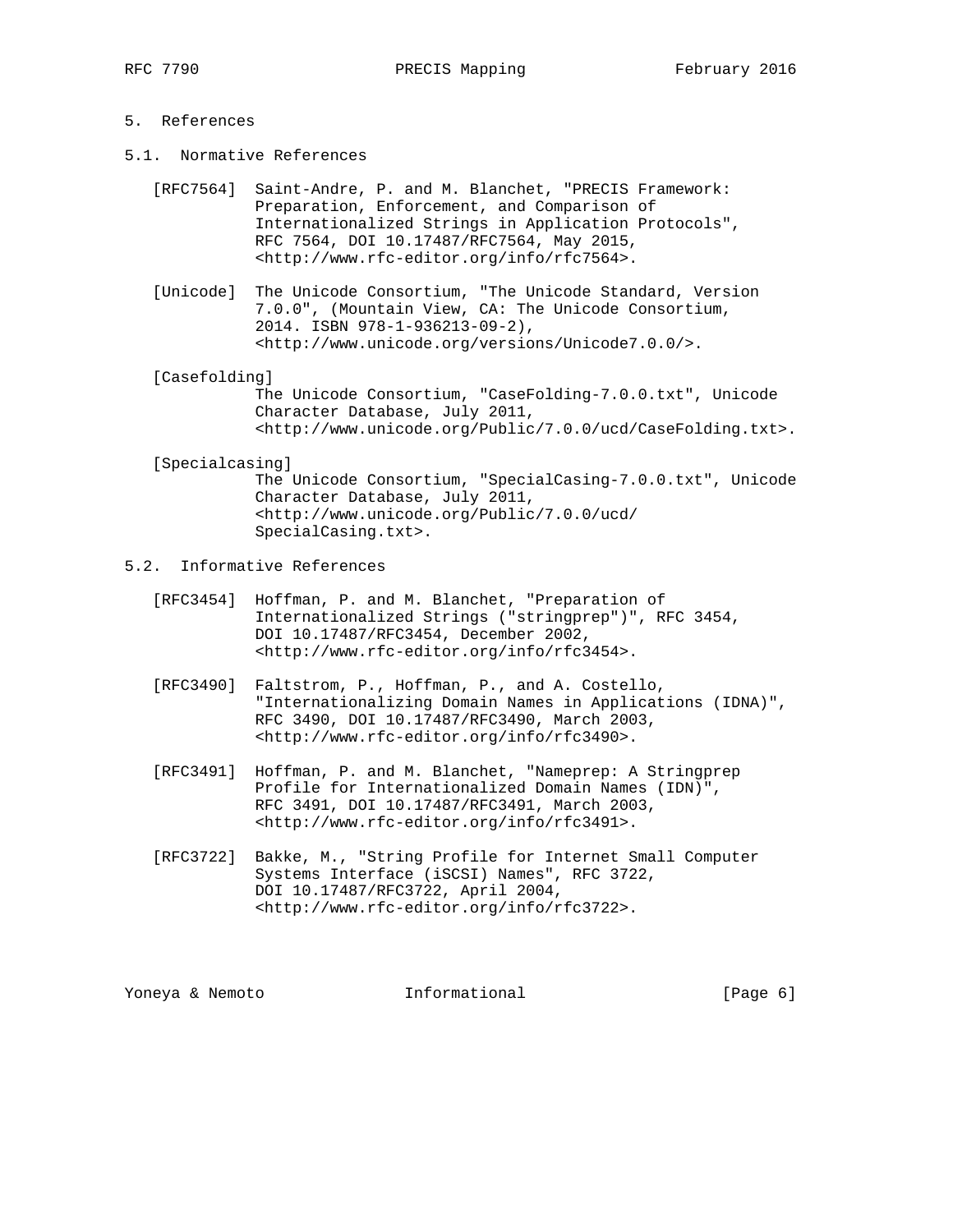- [RFC3748] Aboba, B., Blunk, L., Vollbrecht, J., Carlson, J., and H. Levkowetz, Ed., "Extensible Authentication Protocol (EAP)", RFC 3748, DOI 10.17487/RFC3748, June 2004, <http://www.rfc-editor.org/info/rfc3748>.
- [RFC4314] Melnikov, A., "IMAP4 Access Control List (ACL) Extension", RFC 4314, DOI 10.17487/RFC4314, December 2005, <http://www.rfc-editor.org/info/rfc4314>.
- [RFC4518] Zeilenga, K., "Lightweight Directory Access Protocol (LDAP): Internationalized String Preparation", RFC 4518, DOI 10.17487/RFC4518, June 2006, <http://www.rfc-editor.org/info/rfc4518>.
- [RFC5646] Phillips, A., Ed. and M. Davis, Ed., "Tags for Identifying Languages", BCP 47, RFC 5646, DOI 10.17487/RFC5646, September 2009, <http://www.rfc-editor.org/info/rfc5646>.
- [RFC5895] Resnick, P. and P. Hoffman, "Mapping Characters for Internationalized Domain Names in Applications (IDNA) 2008", RFC 5895, DOI 10.17487/RFC5895, September 2010, <http://www.rfc-editor.org/info/rfc5895>.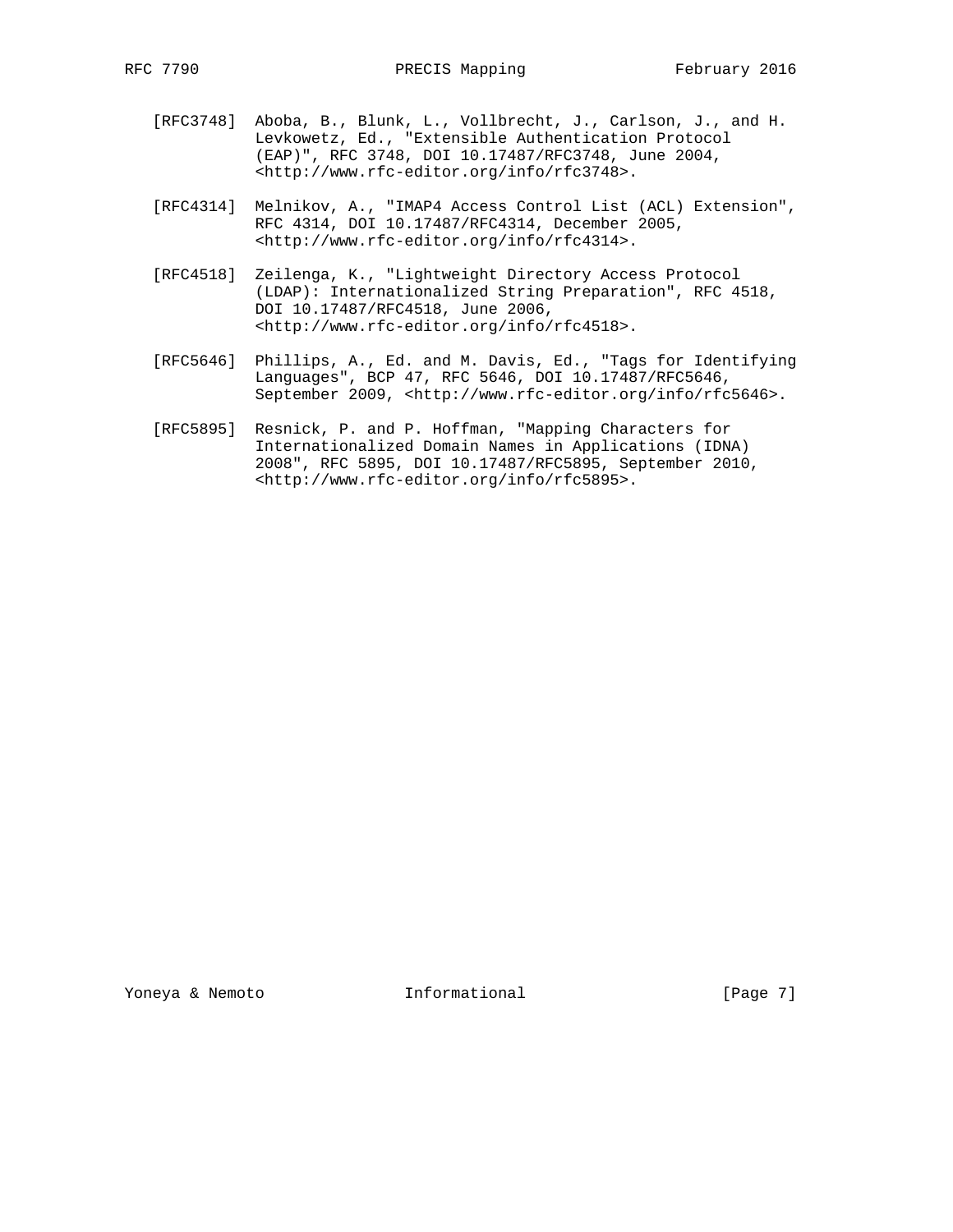Appendix A. Mapping Type List

A.1. Mapping Type List for Each Protocol

 This table is the mapping type list for each protocol that uses the Stringprep framework [RFC3454] and is a PRECIS framework customer candidate (as Stringprep and the related IDNA versions in the table below are now obsolete). Values marked "o" indicate that the protocol uses the type of mapping. Values marked "-" indicate that the protocol doesn't use the type of mapping.

| Protocol and<br>mapping RFC | Width<br>(NFKC) | Delimiter | Case    | Special |
|-----------------------------|-----------------|-----------|---------|---------|
| [RFC3490]<br>IDNA           |                 |           |         |         |
| [RFC3491]<br>IDNA           |                 |           | $\circ$ |         |
| iSCSI [RFC3722]             |                 |           | ∩       |         |
| [RFC3748]<br>EAP            |                 |           |         | ∩       |
| [RFC4314]<br>IMAP           |                 |           |         |         |
| [RFC4518]<br>LDAP           |                 |           | $\cap$  |         |

Appendix B. Why Local Case Mapping Is an Alternative to Case Mapping in the PRECIS Framework

 Local case mapping and Unicode Default Case Folding are alternatives. They can't be applied simultaneously or sequentially. One outstanding issue regarding full case folding for characters is that some lowercase characters like "LATIN SMALL LETTER SHARP S" (U+00DF) (hereinafter referred to as "eszett") and ligatures like "LATIN SMALL LIGATURE FF" (U+FB00) that are described in the "Unconditional mappings" section of SpecialCasing.txt become a different code point when the case mapping is performed using Unicode Default Case Folding in the PRECIS framework.

 In particular, German's eszett cannot keep the locale because eszett becomes two "LATIN SMALL LETTER S"s (U+0073 U+0073) when the case mapping is performed using Unicode Default Case Folding. (See also 00DF in CaseFolding.txt [Casefolding].) On the other hand, eszett doesn't become a different code point when performing the case mapping in SpecialCasing.txt. Therefore, if it is necessary to keep the locale of characters, PRECIS profile designers should select local case mapping as an alternative to Unicode Default Case Folding.

Yoneya & Nemoto **Informational Informational** [Page 8]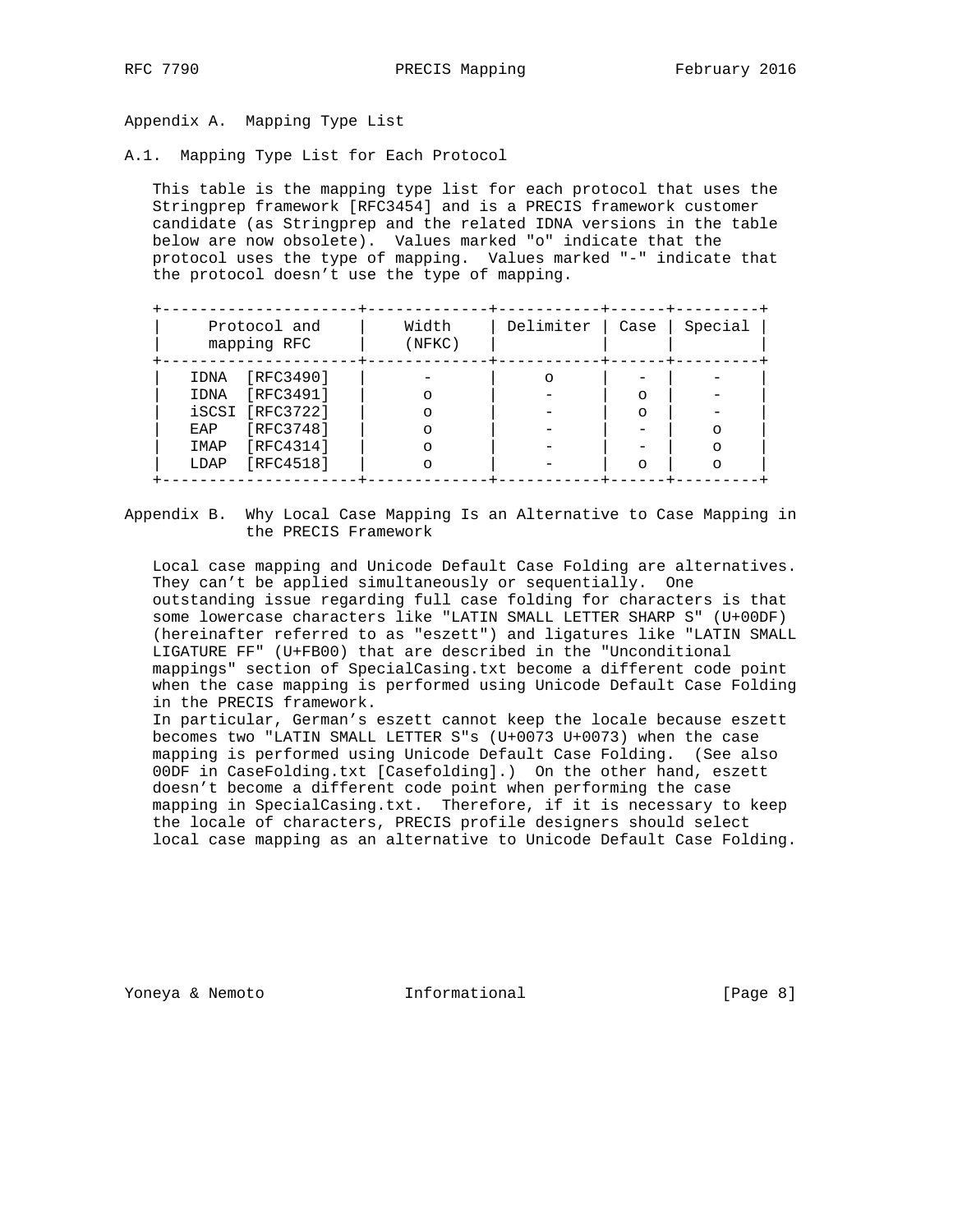Appendix C. Limitations of Local Case Mapping

 As described in Section 2.3, the possible target characters of local case mapping are specified in SpecialCasing.txt. The Unicode Standard (at least, up to version 7.0.0) does not define any context dependent mappings between "GREEK SMALL LETTER SIGMA" (U+03C3) (hereinafter referred to as "small sigma") and "GREEK SMALL LETTER FINAL SIGMA" (U+03C2) (hereinafter referred to as "final sigma"). Thus, local case mapping is not applicable to small sigma or final sigma, so case mapping in the PRECIS framework always maps final sigma to small sigma, independent of context, as also specified by Unicode Default Case Folding. The following comments are from SpecialCasing.txt. (Line breaks have been added due to line-length limitations.)

- # Note: the following cases are not included, since they would case-fold in lowercasing
- # 03C3; 03C2; 03A3; 03A3; Final\_Sigma; # GREEK SMALL LETTER SIGMA # 03C2; 03C3; 03A3; 03A3; Not\_Final\_Sigma; # GREEK SMALL LETTER FINAL SIGMA

Acknowledgments

 Martin Duerst suggested a need for the case folding about the mapping (map final sigma to sigma, German sz to ss, etc.).

 Alexey Melnikov, Andrew Sullivan, Barry Leiba, David Black, Heather Flanagan, Joe Hildebrand, John Klensin, Marc Blanchet, Pete Resnick, and Peter Saint-Andre, et al., gave important suggestions for this document during working group discussions.

Yoneya & Nemoto **Informational Informational** [Page 9]